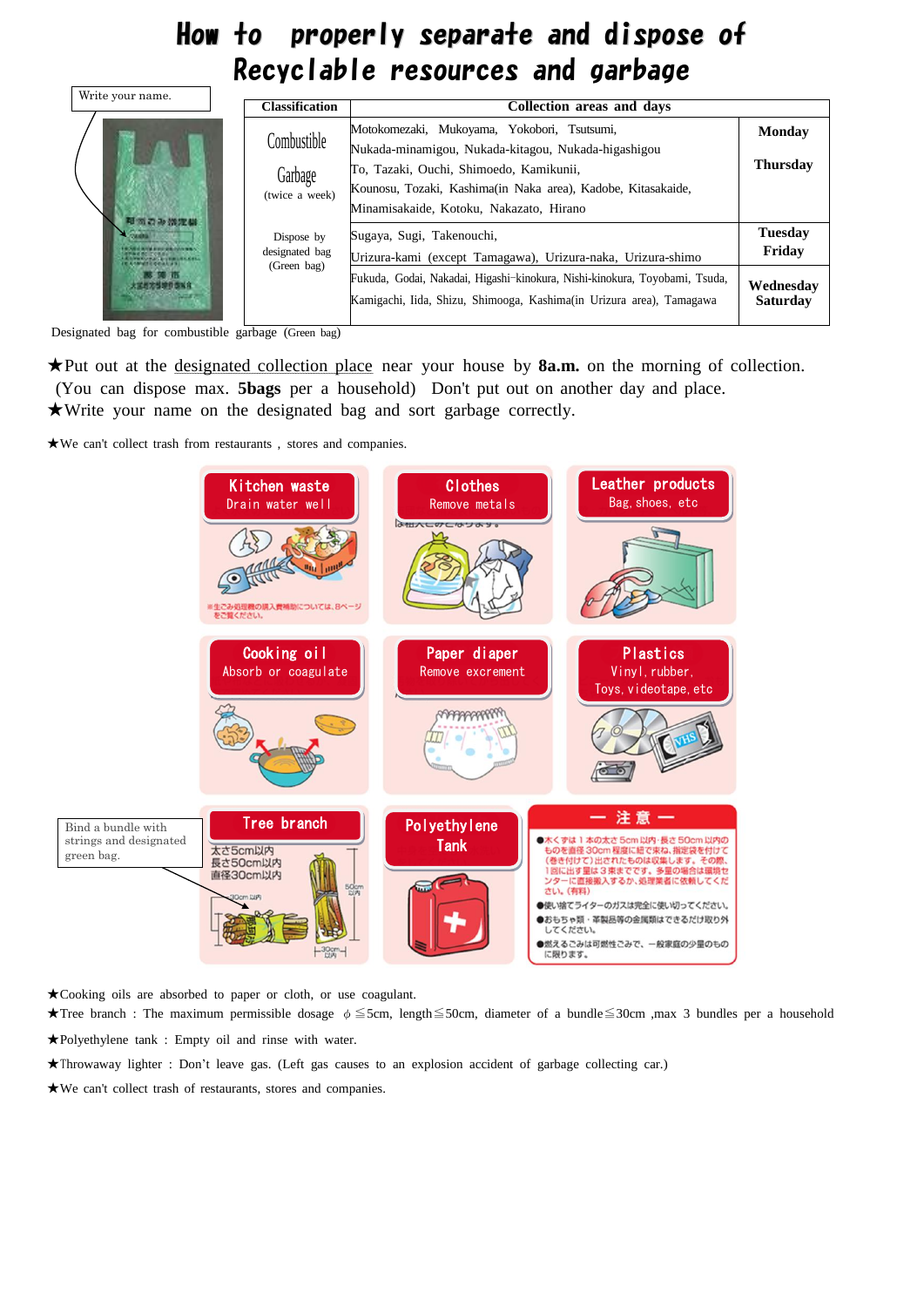|                                                                              | ● Recyclable items ( Cans, PET bottles, Bottles, Papers, Harmful refuses)                                                                                                                                                                                      |                                                                                                                                                                                                                                                                                         |                                                                                                  |
|------------------------------------------------------------------------------|----------------------------------------------------------------------------------------------------------------------------------------------------------------------------------------------------------------------------------------------------------------|-----------------------------------------------------------------------------------------------------------------------------------------------------------------------------------------------------------------------------------------------------------------------------------------|--------------------------------------------------------------------------------------------------|
| <b>Classification</b>                                                        | <b>Contents</b>                                                                                                                                                                                                                                                | <b>Caution</b>                                                                                                                                                                                                                                                                          | Collection days                                                                                  |
| Cans<br><b>Dispose</b><br>by container                                       | $\bigcirc$ Empty cans, metal materials,<br>umbrella frame, aluminum foils<br>$\circ$ Small household appliances<br>(within 30cm)<br>ex. desk lamps, toasters, blowers,<br>Portable radios etc.<br>Gas canisters and spray cans must be emptied their contents. | · Rid household appliances of dry<br>butteries certainly.<br>· Spray cans and gas canisters are<br>emptied their contents, and put a<br>hole in cans and deflate of gas at<br>outdoor.<br><b>· Knives and other cutlery are</b><br>wrapped in newspaper, and write<br>'キケン"(Dangerous). | (Look at the schedule<br>of Collection days.)<br>Cans and PET<br>bottles day<br>(カン類・<br>ペットボトル) |
| <b>PET</b><br><b>Bottles</b><br>Dispose by<br>designated bag<br>(Yellow bag) | PET bottles<br>$\mathbb{S}^n \rightarrow \mathbb{S}^n$<br>* PET bottle identification mark<br>Write your name.<br>PET                                                                                                                                          | · Take off cap and rinse with<br>water and crush. Put in the<br>designated trash bag.<br>· Metal caps are included in<br>Cans. Plastic caps are included<br>in combustibles.                                                                                                            |                                                                                                  |
| <b>Bottles</b><br><b>Dispose</b><br>by container                             | o Empty bottles, Glasses, Dishes, Vases<br>○ Returnable bottles<br>ex. Beer bottles, Sake bottles                                                                                                                                                              | • Put pieces of <b>broken</b> glass and<br>a transparent bag, and<br>$\mathcal{V}$ (Danger)" on the bag.<br>キケン                                                                                                                                                                         | <b>Bottles</b> and<br>Papers day<br>(ビン類・                                                        |
| <b>Papers</b>                                                                | Magazines, Cardboards, Newspapers,<br>Drink boxes such as milk cartons<br>Inside white only<br>Cardboards<br>Drink boxes<br>Magazines<br>Newspapers                                                                                                            | · Drink boxes such as milk cartons<br>are O.K only if white inside.<br>Rinse with water and open up and<br>dry out.<br>· Tie fast and crosswise with a string                                                                                                                           | 紙類・<br>有害ごみ)                                                                                     |
| <b>Harmful</b><br>refuses                                                    | OElectric bulbs, Clinical thermometers,<br>Dry batteries<br>ユウカ゛                                                                                                                                                                                               | · Put dry batteries in a collection<br>bag or transparent bag, and write<br>clearly "ユウガイゴミ" (Harmful<br>refuse) on the bag.                                                                                                                                                            | <b>Bottles</b> and<br>Papers day<br>(ビン類・<br>紙類・<br>有害ごみ)                                        |

★**You can dispose these refuses at designated collection place near your house.**

●Recyclable items ( Styrofoam, Fluorescent lamps)

 $\sum$ 

★**These item's collection places are different from other recyclable items.** ★**Look at** *the schedule of Collection days.*



Notice!

 $\sum$ 

| <b>Classification</b>                                            | <b>Contents</b>                                                                                                                                                  | <b>Caution</b>                                                                                                                                                      | <b>Collection days</b>               |
|------------------------------------------------------------------|------------------------------------------------------------------------------------------------------------------------------------------------------------------|---------------------------------------------------------------------------------------------------------------------------------------------------------------------|--------------------------------------|
| <b>Styrofoam</b><br>Dispose by<br>Designated bag<br>(Yellow bag) | Styrofoam (Food trays, Packing between items etc.)<br>U<br>* Styrofoam identification mark<br>Write your name.<br>色<br>ANASAD UNIKER<br><b>PS</b><br>1111<br>那珂市 | · Wash food trays first and dry<br>before dispose.                                                                                                                  | Styrofoam<br>(発泡スチロール)               |
| <b>Fluorescent</b><br>Lamps                                      | Fluorescent lamps                                                                                                                                                | • Put in the collection box at the<br>designated area.(gray box $\downarrow$ )<br>OR AN DA SE 2Y: SIE 100 432 335<br>この上に乗らないこと<br>大宮地方環境整備組<br>$T2029 - 296 - 174$ | <b>Fluorescent</b><br>Lamps<br>(蛍光灯) |